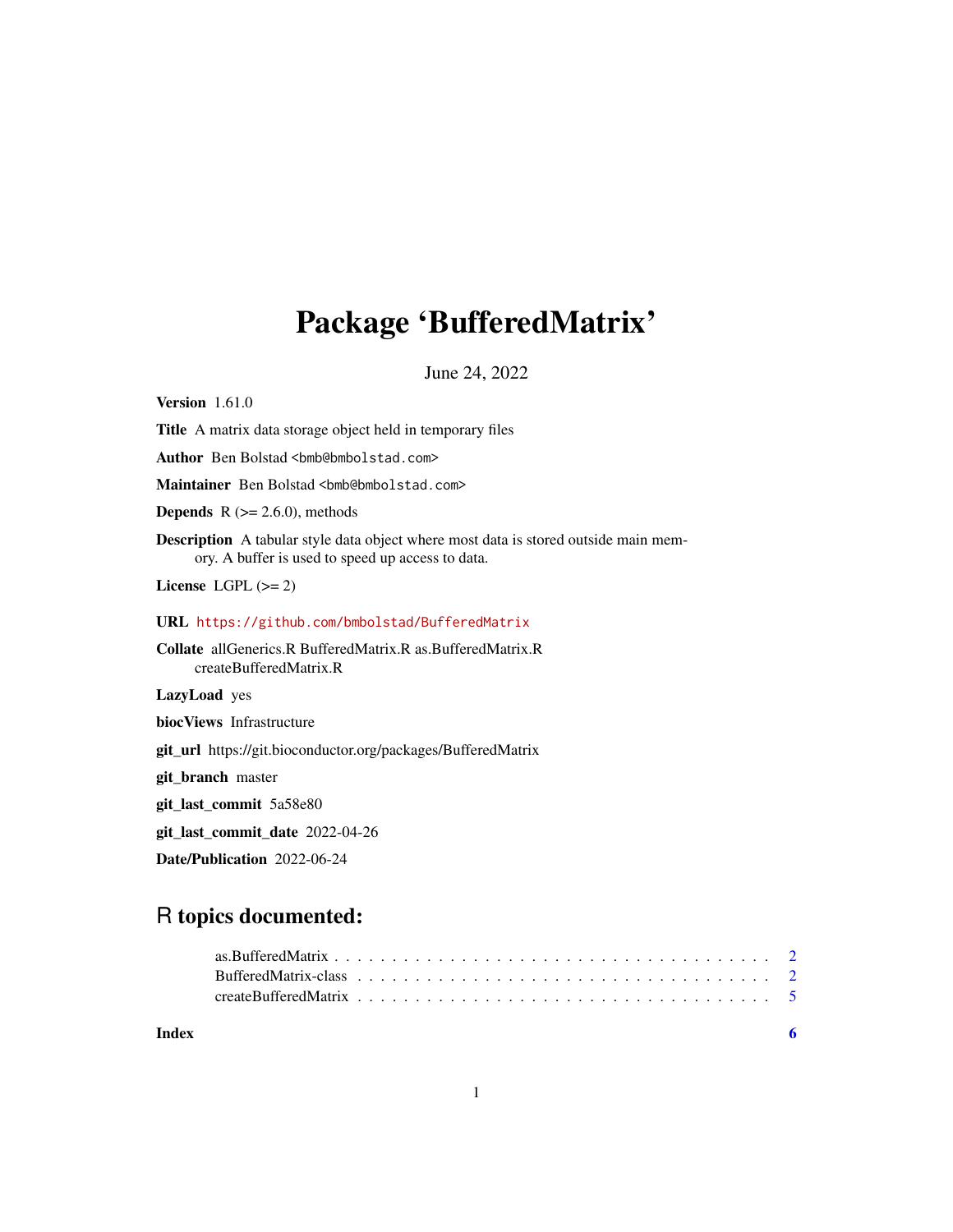<span id="page-1-0"></span>as.BufferedMatrix *Check or Coerce object to BufferedMatrix*

# Description

'as.BufferedMatrix' will coerce the supplied object into a BufferedMatrix. 'is.BufferedMatrix' checks whether the supplied argument is a BufferedMatrix.

#### Usage

```
as.BufferedMatrix(x, bufferrows=1, buffercols=1,directory=getwd())
is.BufferedMatrix(x)
```
#### Arguments

| X          | an R object                                                  |
|------------|--------------------------------------------------------------|
| bufferrows | number of rows to be buffered if the row buffer is activated |
| buffercols | number of columns to be buffered                             |
| directory  | path to directory where temporary files should be stored     |

### Details

These functions are useful for converting between R [matrix](#page-0-0) objects and [BufferedMatrix](#page-0-0) objects.

#### Author(s)

B. M. Bolstad <bmb@bmbolstad.com>

BufferedMatrix-class *Class BufferedMatrix*

#### Description

This is a class representation of a buffered matrix (of numeric data). In this case data is primarily stored outide main memory in temporary files.

# Objects from the Class

Objects can be created using the function [createBufferedMatrix](#page-4-1)

# Slots

rawBufferedMatrix: a pointer to an external structure used to access and store the matrix data.

rownames: rownames for the matrix.

colnames: colnames for the matrix.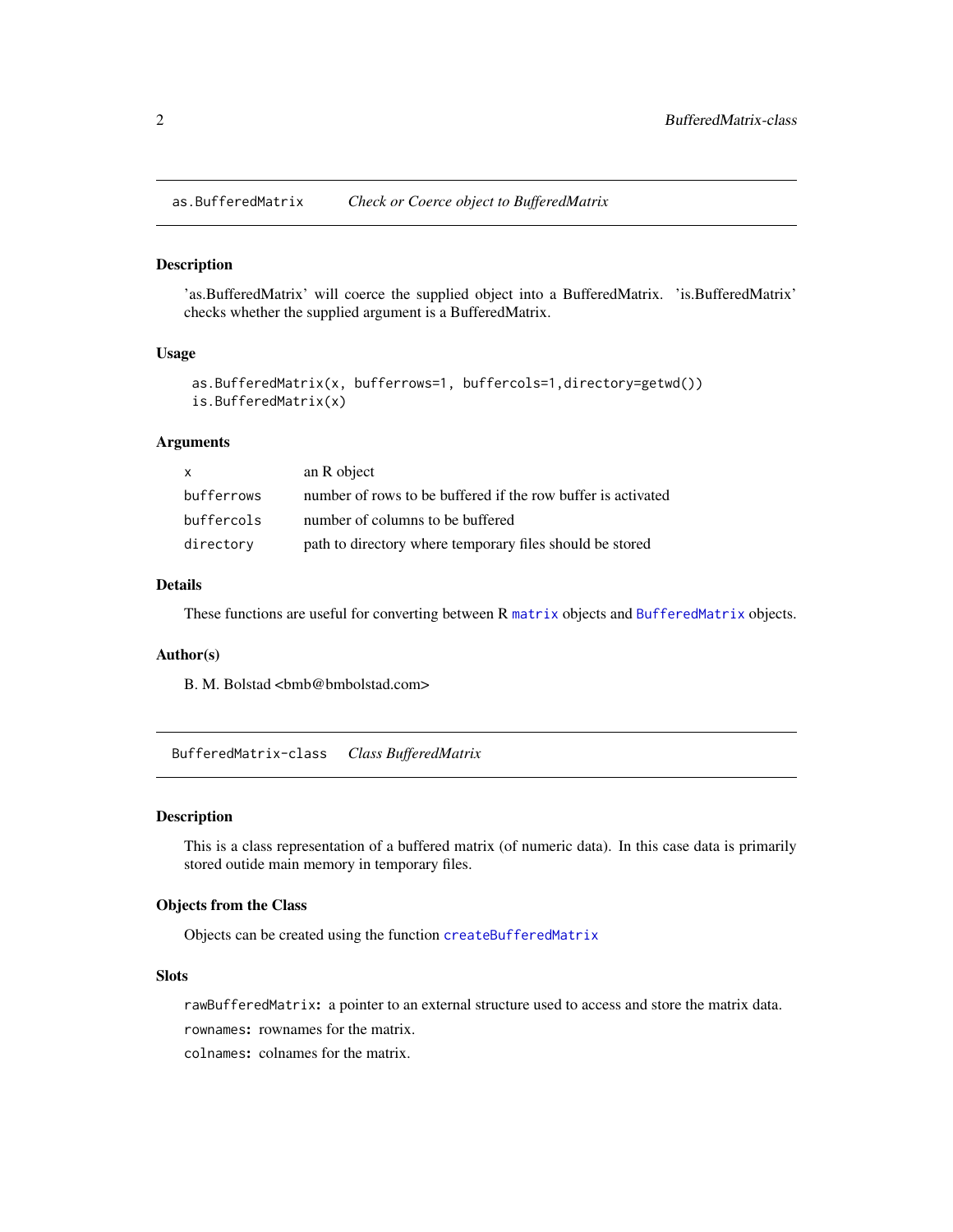#### **Methods**

- ncol signature(object = "BufferedMatrix"): Returns the number of columns in the matrix
- nrow signature(object = "BufferedMatrix"): Returns the number of rows in the matrix
- $dim$  signature(object = "BufferedMatrix"): Returns the dimensions of the matrix
- buffer.dim signature(object = "BufferedMatrix"): Returns the number of columns and the number of rows to be stored in the buffer
- set.buffer.dim signature(object = "BufferedMatrix"): Set the buffer size or resize it
- [ signature(object = "BufferedMatrix"): matrix accessor
- [<- signature(object = "BufferedMatrix"): matrix replacer
- show signature(object = "BufferedMatrix"): prints basic information about the BufferedMatrix out to screen
- is.RowMode signature(object = "BufferedMatrix"): returns TRUE if the row buffer is active and FALSE otherwise.
- is.ColMode signature(object = "BufferedMatrix"): returns TRUE if the row buffer is inactive and FALSE otherwise.
- RowMode signature(object = "BufferedMatrix"): Activate the row buffer.
- ColMode signature(object = "BufferedMatrix"): Deactivate the row buffer
- duplicate signature(object = "BufferedMatrix"): Make a copy of the BufferedMatrix
- prefix signature(object = "BufferedMatrix"): return the initial part of the string used for temporary files
- directory signature(object = "BufferedMatrix"): return the location where temporary files are stored
- filenames signature(object = "BufferedMatrix"): return the fully pathed filenames for each column in the matrix
- ewApply signature(object = "BufferedMatrix"): apply a function elementwise
- exp signature(object = "BufferedMatrix"): Compute the exponential elementwise of the matrix
- sqrt signature(object = "BufferedMatrix"): Compute the square-root elementwise of the matrix
- pow signature(object = "BufferedMatrix"): Compute \$x^power\$ elementwise of the matrix
- log signature(object = "BufferedMatrix"): Compute logarithm elementwise of the matrix
- colMax signature(object = "BufferedMatrix"): Returns a vector containing maximums by column
- rowMax signature(object = "BufferedMatrix"): Returns a vector containing maximums by row
- colMeans signature(object = "BufferedMatrix"): Returns a vector containing means by column
- rowMeans signature(object = "BufferedMatrix"): Returns a vector containing means by row
- colMin signature(object = "BufferedMatrix"): Returns a vector containing minimums by column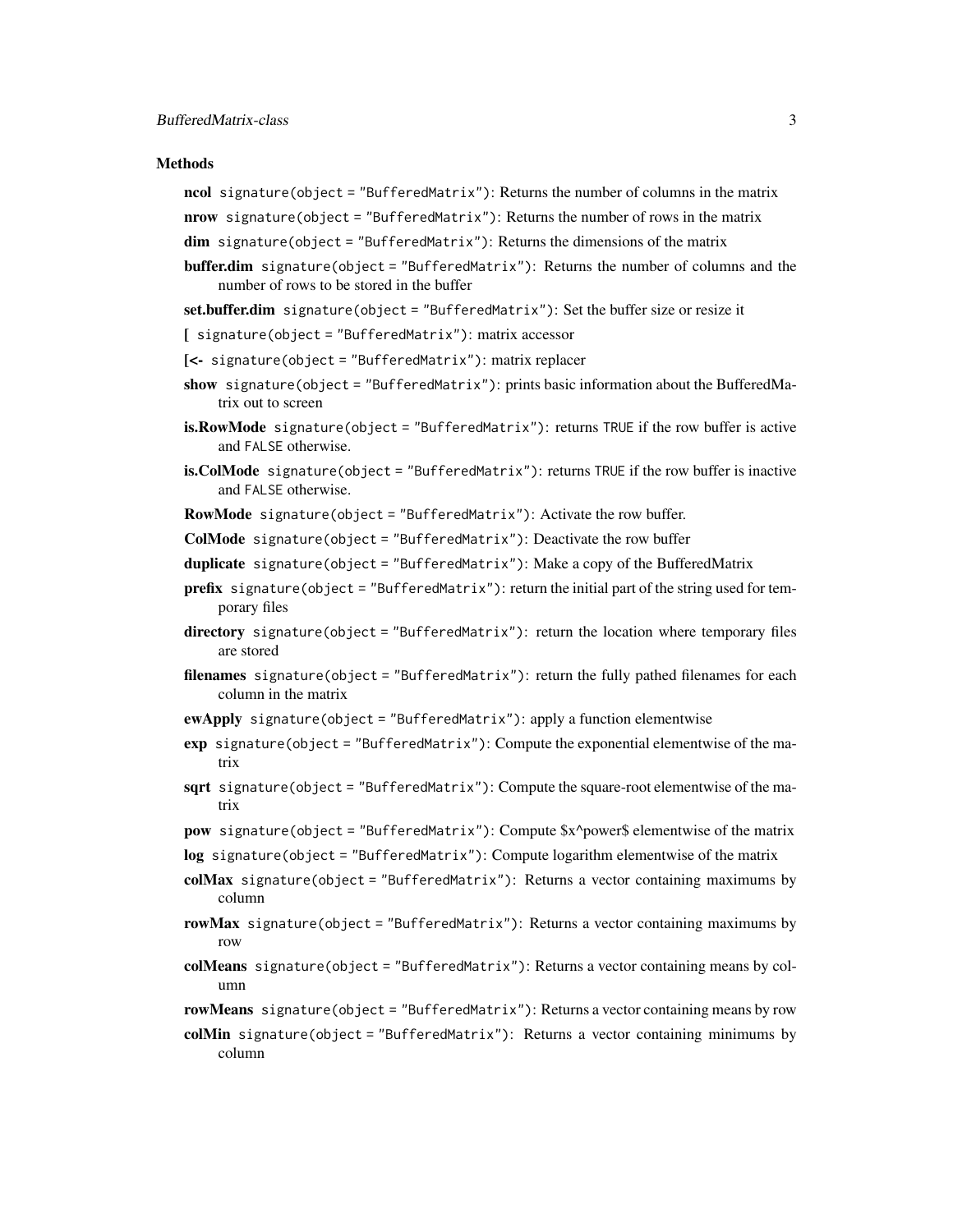- <span id="page-3-0"></span>rowMin signature(object = "BufferedMatrix"): Returns a vector containing minimums by row
- colVars signature(object = "BufferedMatrix"): Returns a vector containing sample variances by column
- rowVars signature(object = "BufferedMatrix"): Returns a vector containing sample variances by row
- colSd signature(object = "BufferedMatrix"): Returns a vector containing sample standard deviations by column
- rowSd signature(object = "BufferedMatrix"): Returns a vector containing sample standard deviations by row
- colSums signature(object = "BufferedMatrix"): Returns a vector containing sum by column
- rowSums signature(object = "BufferedMatrix"): Returns a vector containing sum by row
- colMedians signature(object = "BufferedMatrix"): Returns a vector containing medians by column
- rowMedians signature(object = "BufferedMatrix"): Returns a vector containing medians by row. Best only used when the matrix is in RowMode (otherwise it is extremely slow)
- Max signature(object = "BufferedMatrix"): Returns the maximum of all elements in the matrix
- Min signature(object = "BufferedMatrix"): Returns the minimum of all elements in the matrix
- **Var** signature(object = "BufferedMatrix"): Returns the sample variance of all elements in the matrix
- **Sd** signature(object = "BufferedMatrix"): Returns the sample standard deviations of all elements in the matrix
- Sum signature(object = "BufferedMatrix"): Returns the sum of all elements in the matrix
- mean signature(object = "BufferedMatrix"): Returns the mean of all elements in the matrix
- colApply signature(object = "BufferedMatrix"): apply a function columnwise. Returns either a vector or BufferedMatrix.
- rowApply signature(object = "BufferedMatrix"): apply a function row-wise. Returns either a vector or BufferedMatrix.
- as.matrix signature(object = "BufferedMatrix"): coerce BufferedMatrix into a regular R [matrix](#page-0-0)
- subBufferedMatrix signature(object = "BufferedMatrix"): gets data from BufferedMatrix and returns it in another BufferedMatrix
- rownames signature(object = "BufferedMatrix") : access the row names

colnames signature(object = "BufferedMatrix") : access the column names

rownames<- signature(object = "BufferedMatrix") : replace the row names

colnames<- signature(object = "BufferedMatrix") : replace the column names

dimnames signature(object = "BufferedMatrix") : Access the row and column names

dimnames signature(object = "BufferedMatrix") : Replace the row and column names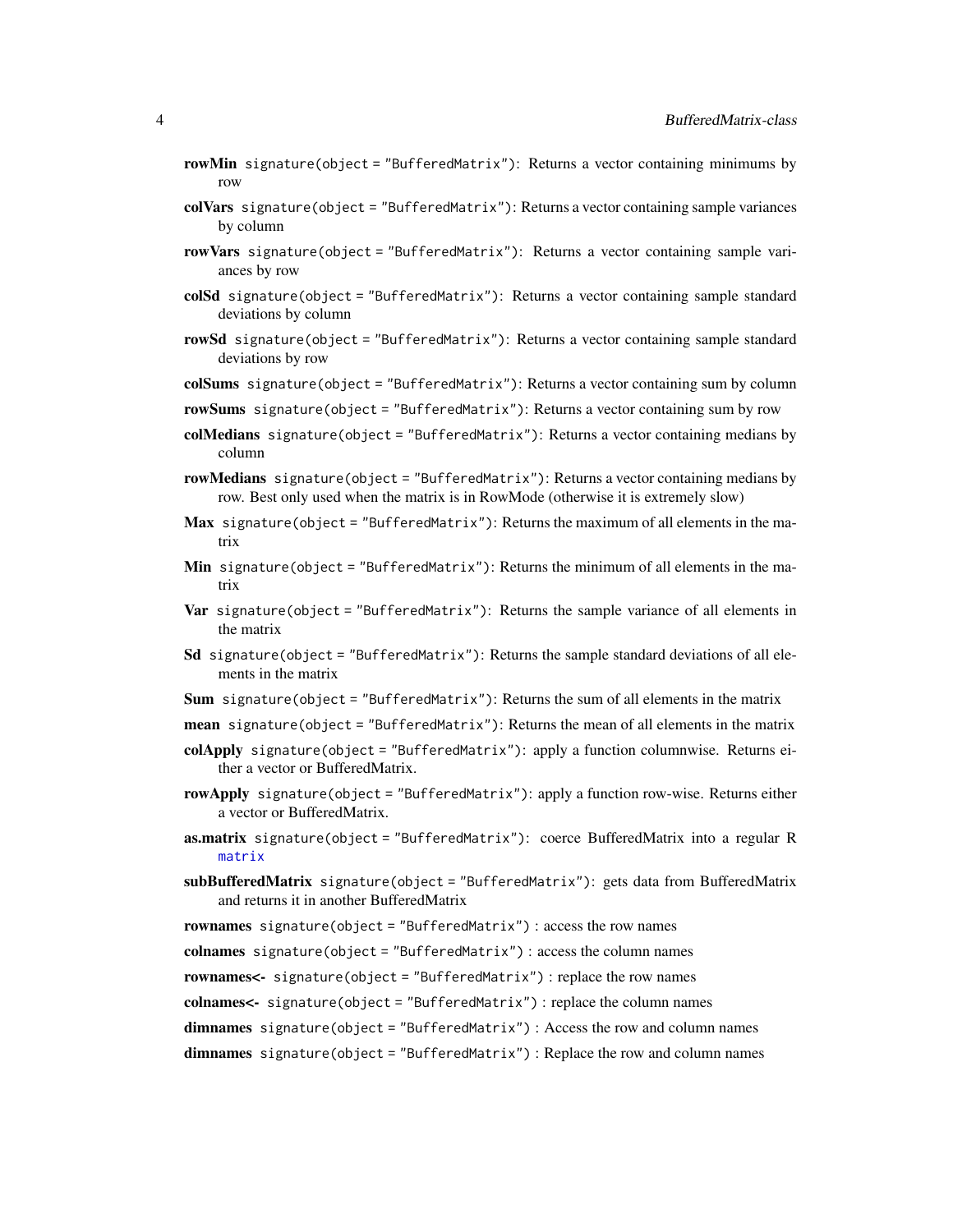# <span id="page-4-0"></span>createBufferedMatrix 5

- ReadOnlyMode signature(object = "BufferedMatrix") : Toggles the Read Only mode on and off
- is.ReadOnlyMode signature(object = "BufferedMatrix") : Finds out if it is in Read Only Mode
- memory.usage signature(object = "BufferedMatrix") : Give amount of RAM currently in use by BufferedMatrix object
- disk.usage signature(object = "BufferedMatrix") : Give amount of disk space currently in use by BufferedMatrix object

as(matrix,BufferedMatrix): Coerce matrix to BufferedMatrix.

as(BufferedMatrix,matrix): Coerce the Buffered to matrix.

AddColumn: Add an additional column to the matrix. Will be all empty (set to 0)

MoveStorageDirectory: Move the temporary files used to store the matrix from one location to another

### Author(s)

B. M. Bolstad <br/>bmb@bmbolstad.com>

<span id="page-4-1"></span>createBufferedMatrix *createBufferedMatrix*

#### Description

Creates a Buffered Matrix object

#### Usage

createBufferedMatrix(rows, cols=0, bufferrows=1, buffercols=1,prefix="BM",directory=getwd())

#### Arguments

| rows       | Number of rows in the matrix                                 |
|------------|--------------------------------------------------------------|
| cols       | Initial number of coulmns in the matrix                      |
| bufferrows | number of rows to be buffered if the row buffer is activated |
| buffercols | number of columns to be buffered                             |
| prefix     | String to be used as start of name for any temporary files   |
| directory  | path to directory where temporary files should be stored     |

# Author(s)

B. M. Bolstad <bmb@bmbolstad.com>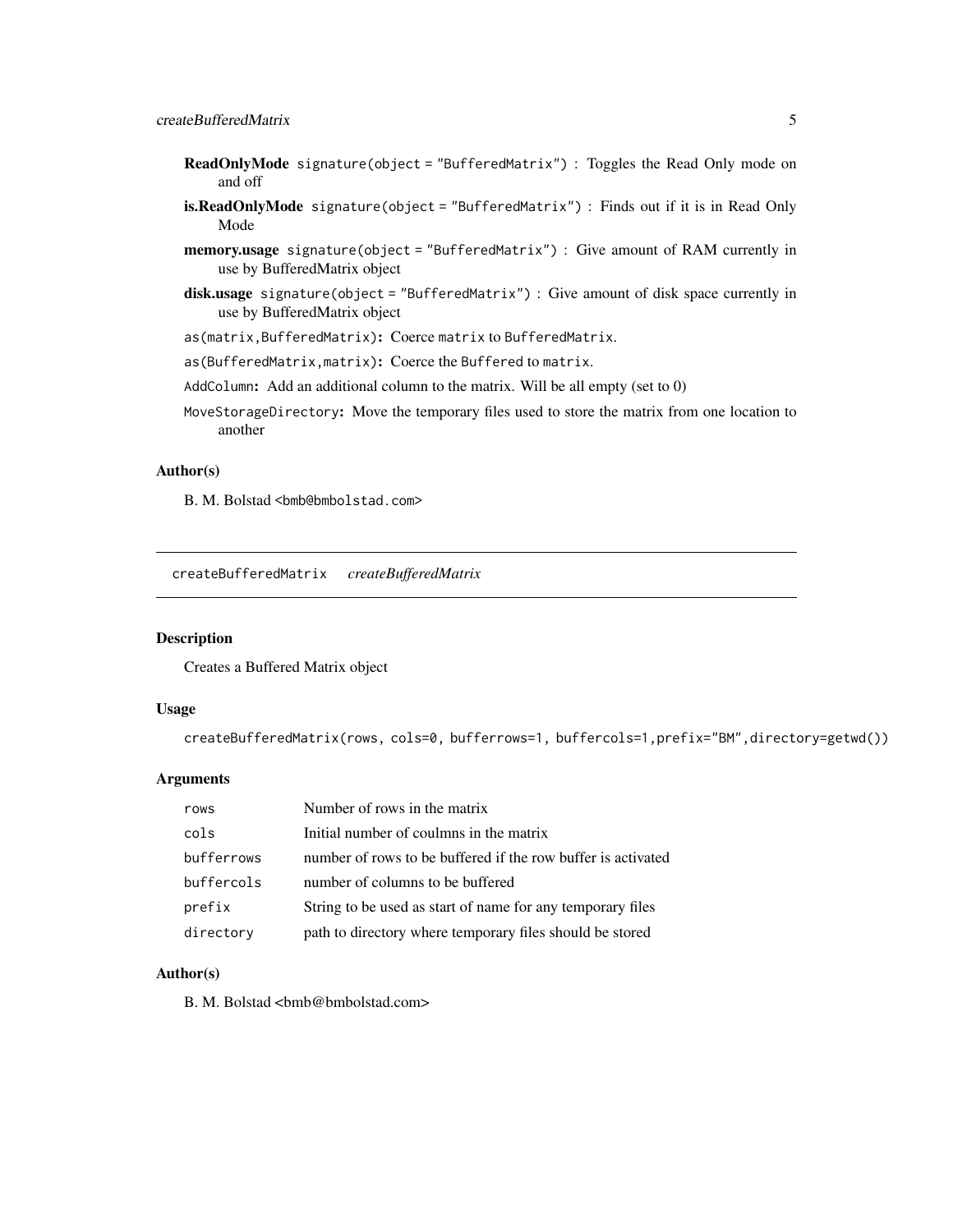# <span id="page-5-0"></span>Index

∗ classes BufferedMatrix-class, [2](#page-1-0) ∗ manip as.BufferedMatrix, [2](#page-1-0) [,BufferedMatrix-method *(*BufferedMatrix-class*)*, [2](#page-1-0) [<-,BufferedMatrix-method *(*BufferedMatrix-class*)*, [2](#page-1-0)

AddColumn *(*BufferedMatrix-class*)*, [2](#page-1-0) AddColumn,BufferedMatrix-method *(*BufferedMatrix-class*)*, [2](#page-1-0) as.BufferedMatrix, [2](#page-1-0) as.matrix,BufferedMatrix-method *(*BufferedMatrix-class*)*, [2](#page-1-0)

buffer.dim *(*BufferedMatrix-class*)*, [2](#page-1-0) buffer.dim,BufferedMatrix-method *(*BufferedMatrix-class*)*, [2](#page-1-0) BufferedMatrix, *[2](#page-1-0)* BufferedMatrix-class, [2](#page-1-0)

coerce,BufferedMatrix,matrix-method *(*BufferedMatrix-class*)*, [2](#page-1-0) coerce,matrix,BufferedMatrix-method *(*BufferedMatrix-class*)*, [2](#page-1-0) colApply *(*BufferedMatrix-class*)*, [2](#page-1-0) colApply,BufferedMatrix-method *(*BufferedMatrix-class*)*, [2](#page-1-0) colMax *(*BufferedMatrix-class*)*, [2](#page-1-0) colMax,BufferedMatrix-method *(*BufferedMatrix-class*)*, [2](#page-1-0) colMeans *(*BufferedMatrix-class*)*, [2](#page-1-0) colMeans,BufferedMatrix-method *(*BufferedMatrix-class*)*, [2](#page-1-0) colMedians *(*BufferedMatrix-class*)*, [2](#page-1-0) colMedians,BufferedMatrix-method *(*BufferedMatrix-class*)*, [2](#page-1-0)

colMin *(*BufferedMatrix-class*)*, [2](#page-1-0)

colMin,BufferedMatrix-method *(*BufferedMatrix-class*)*, [2](#page-1-0) ColMode *(*BufferedMatrix-class*)*, [2](#page-1-0) ColMode,BufferedMatrix-method *(*BufferedMatrix-class*)*, [2](#page-1-0) colnames,BufferedMatrix-method *(*BufferedMatrix-class*)*, [2](#page-1-0) colnames<-,BufferedMatrix-method *(*BufferedMatrix-class*)*, [2](#page-1-0) colRanges *(*BufferedMatrix-class*)*, [2](#page-1-0) colRanges,BufferedMatrix-method *(*BufferedMatrix-class*)*, [2](#page-1-0) colSd *(*BufferedMatrix-class*)*, [2](#page-1-0) colSd,BufferedMatrix-method *(*BufferedMatrix-class*)*, [2](#page-1-0) colSums *(*BufferedMatrix-class*)*, [2](#page-1-0) colSums,BufferedMatrix-method *(*BufferedMatrix-class*)*, [2](#page-1-0) colVars *(*BufferedMatrix-class*)*, [2](#page-1-0) colVars,BufferedMatrix-method *(*BufferedMatrix-class*)*, [2](#page-1-0) createBufferedMatrix, *[2](#page-1-0)*, [5](#page-4-0) dim,BufferedMatrix-method *(*BufferedMatrix-class*)*, [2](#page-1-0) dimnames,BufferedMatrix-method *(*BufferedMatrix-class*)*, [2](#page-1-0) dimnames<-,BufferedMatrix-method *(*BufferedMatrix-class*)*, [2](#page-1-0) directory *(*BufferedMatrix-class*)*, [2](#page-1-0) directory,BufferedMatrix-method *(*BufferedMatrix-class*)*, [2](#page-1-0) disk.usage *(*BufferedMatrix-class*)*, [2](#page-1-0) disk.usage,BufferedMatrix-method *(*BufferedMatrix-class*)*, [2](#page-1-0) duplicate *(*BufferedMatrix-class*)*, [2](#page-1-0) duplicate,BufferedMatrix-method

*(*BufferedMatrix-class*)*, [2](#page-1-0)

ewApply *(*BufferedMatrix-class*)*, [2](#page-1-0)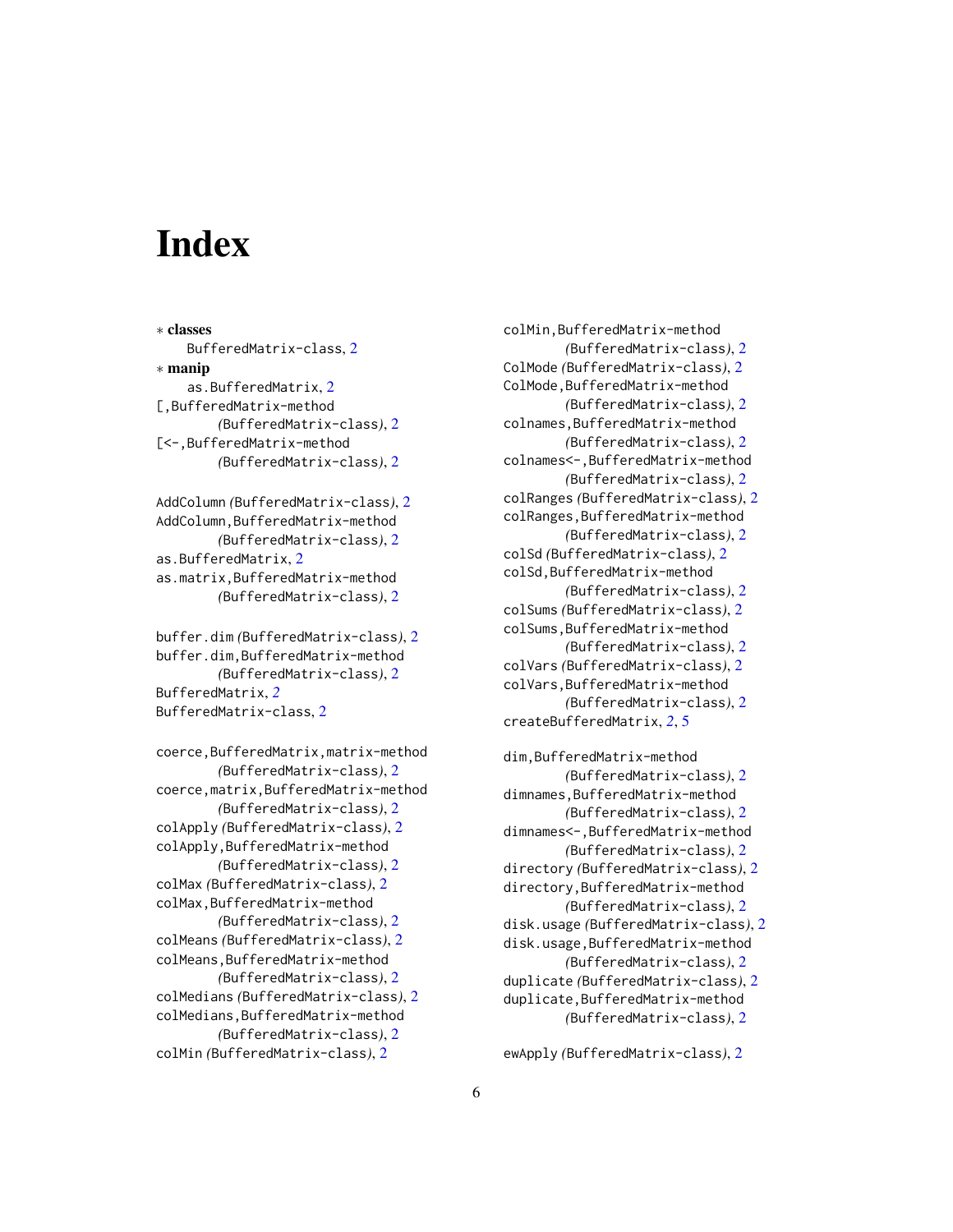#### INDEX 7

ewApply,BufferedMatrix-method

exp,BufferedMatrix-method

*(*BufferedMatrix-class*)*, [2](#page-1-0)

*(*BufferedMatrix-class*)*, [2](#page-1-0)

prefix,BufferedMatrix-method *(*BufferedMatrix-class*)*, [2](#page-1-0) ReadOnlyMode *(*BufferedMatrix-class*)*, [2](#page-1-0) ReadOnlyMode,BufferedMatrix-method *(*BufferedMatrix-class*)*, [2](#page-1-0) rowApply *(*BufferedMatrix-class*)*, [2](#page-1-0) rowApply,BufferedMatrix-method *(*BufferedMatrix-class*)*, [2](#page-1-0) rowMax *(*BufferedMatrix-class*)*, [2](#page-1-0) rowMax,BufferedMatrix-method *(*BufferedMatrix-class*)*, [2](#page-1-0) rowMeans *(*BufferedMatrix-class*)*, [2](#page-1-0) rowMeans,BufferedMatrix-method *(*BufferedMatrix-class*)*, [2](#page-1-0) rowMedians *(*BufferedMatrix-class*)*, [2](#page-1-0) rowMedians,BufferedMatrix-method *(*BufferedMatrix-class*)*, [2](#page-1-0) rowMin *(*BufferedMatrix-class*)*, [2](#page-1-0) rowMin,BufferedMatrix-method *(*BufferedMatrix-class*)*, [2](#page-1-0) RowMode *(*BufferedMatrix-class*)*, [2](#page-1-0) RowMode,BufferedMatrix-method *(*BufferedMatrix-class*)*, [2](#page-1-0) rownames,BufferedMatrix-method *(*BufferedMatrix-class*)*, [2](#page-1-0) rownames<-,BufferedMatrix-method *(*BufferedMatrix-class*)*, [2](#page-1-0) rowSd *(*BufferedMatrix-class*)*, [2](#page-1-0) rowSd,BufferedMatrix-method *(*BufferedMatrix-class*)*, [2](#page-1-0) rowSums *(*BufferedMatrix-class*)*, [2](#page-1-0) rowSums,BufferedMatrix-method *(*BufferedMatrix-class*)*, [2](#page-1-0) rowVars *(*BufferedMatrix-class*)*, [2](#page-1-0) rowVars,BufferedMatrix-method *(*BufferedMatrix-class*)*, [2](#page-1-0) Sd *(*BufferedMatrix-class*)*, [2](#page-1-0) Sd,BufferedMatrix-method *(*BufferedMatrix-class*)*, [2](#page-1-0)

set.buffer.dim *(*BufferedMatrix-class*)*, [2](#page-1-0) set.buffer.dim,BufferedMatrix-method *(*BufferedMatrix-class*)*, [2](#page-1-0) show,BufferedMatrix-method *(*BufferedMatrix-class*)*, [2](#page-1-0) sqrt,BufferedMatrix-method

*(*BufferedMatrix-class*)*, [2](#page-1-0)

filenames *(*BufferedMatrix-class*)*, [2](#page-1-0) filenames,BufferedMatrix-method *(*BufferedMatrix-class*)*, [2](#page-1-0) is.BufferedMatrix *(*as.BufferedMatrix*)*, [2](#page-1-0) is.ColMode *(*BufferedMatrix-class*)*, [2](#page-1-0) is.ColMode,BufferedMatrix-method *(*BufferedMatrix-class*)*, [2](#page-1-0) is.ReadOnlyMode *(*BufferedMatrix-class*)*, [2](#page-1-0) is.ReadOnlyMode,BufferedMatrix-method *(*BufferedMatrix-class*)*, [2](#page-1-0) is.RowMode *(*BufferedMatrix-class*)*, [2](#page-1-0) is.RowMode,BufferedMatrix-method *(*BufferedMatrix-class*)*, [2](#page-1-0) log,BufferedMatrix-method *(*BufferedMatrix-class*)*, [2](#page-1-0) matrix, *[2](#page-1-0)*, *[4](#page-3-0)* Max *(*BufferedMatrix-class*)*, [2](#page-1-0) Max,BufferedMatrix-method

*(*BufferedMatrix-class*)*, [2](#page-1-0) mean,BufferedMatrix-method *(*BufferedMatrix-class*)*, [2](#page-1-0) memory.usage *(*BufferedMatrix-class*)*, [2](#page-1-0) memory.usage,BufferedMatrix-method *(*BufferedMatrix-class*)*, [2](#page-1-0) Min *(*BufferedMatrix-class*)*, [2](#page-1-0) Min,BufferedMatrix-method *(*BufferedMatrix-class*)*, [2](#page-1-0) MoveStorageDirectory *(*BufferedMatrix-class*)*, [2](#page-1-0) MoveStorageDirectory,BufferedMatrix-method *(*BufferedMatrix-class*)*, [2](#page-1-0)

ncol,BufferedMatrix-method *(*BufferedMatrix-class*)*, [2](#page-1-0) nrow,BufferedMatrix-method *(*BufferedMatrix-class*)*, [2](#page-1-0)

pow *(*BufferedMatrix-class*)*, [2](#page-1-0) pow,BufferedMatrix-method *(*BufferedMatrix-class*)*, [2](#page-1-0) prefix *(*BufferedMatrix-class*)*, [2](#page-1-0)